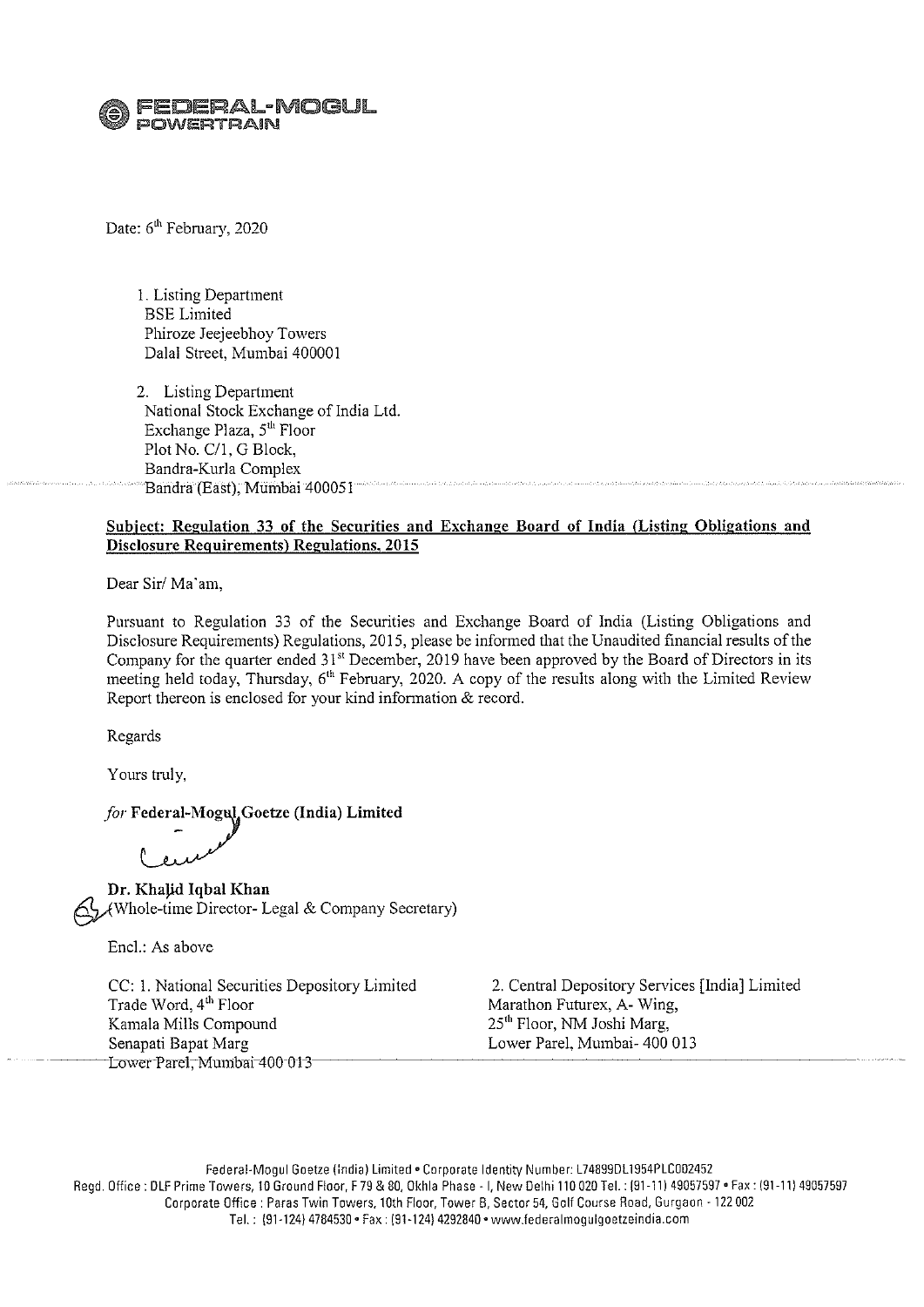## Walker Chandiok & Co LLP

Walker Chandlok & Co LLP 21st Floor, DLF Square Jacaranda Marg, DLF Phase I! Gurugram- 122 002 India

T +91 124 462 8000 F +91124462 8001

#### Independent Auditor's Review Report on Standalone Unaudited Quarterly Financial Results and Year to Date Results of the Company Pursuant to the Regulation 33 of the SEBI (Listing Obligations and Disclosure Requirements) Regulations, 2015 (as amended)

To the Board of Directors of Federal-Mogul Goetze (India) Limited

- 1. We have reviewed the accompanying statement of standalone unaudited financial results ('the Statement') of Federal-Mogul Goetze (India) Limited ('the Company') for the quarter ended 31 December 2019 and the year to date results for the period 1 April 2019 to 31 December 2019, being submitted by the Company pursuant to the requirements of Regulation 33 of the SEBI (Listing Obligations and Disclosure Requirements) Regulations, 2015 (as amended), including relevant circulars issued by the SEBI from time to time.
- 2. The Statement, which is the responsibility of the Company's Management and approved by the Company's Board of Directors, has been prepared in accordance with the recognition and measurement principles laid down in Indian Accounting Standard 34, Interim Financial Reporting ('lnd AS 34'), prescribed under Section 133 of the Companies Act, 2013 ('the Act'), and as per the presentation requirements of SEBI Circular CIR/CFD/FAC/62/2016 dated 5 July 2016, (hereinafter referred to as 'the SEBI Circular'), and other accounting principles generally accepted in India. Our responsibility is to express a conclusion on the Statement based on our review.
- 3. We conducted our review of the Statement in accordance with the Standard on Review Engagements (SRE) 2410, Review of Interim Financial Information Performed by the Independent Auditor of the Entity, issued by the Institute of Chartered Accountants of India. A review of interim financial information consists of making inquiries, primarily of persons responsible for financial and accounting matters, and applying analytical and other review procedures. A review is substantially less in scope than an audit conducted in accordance with the Standards on Auditing specified under section 143(10) of the Act, and consequently, does not enable us to obtain assurance that we would become aware of all significant matters that might be identified in an audit. Accordingly, we do not express an audit opinion.



Chartered Accountants

Offices in Bengaluru, Chandigarh, Chennal, Gurugram, Hyderabad, Koehl, Kolkata, Mumbai, New Delhi, Noida and Pune

Walker Chandiok & Co LLP is registered with limited liability with identification<br>number AAC-2085 and its registered office at L-41 Connaught Circus, New Delhi, 110001, India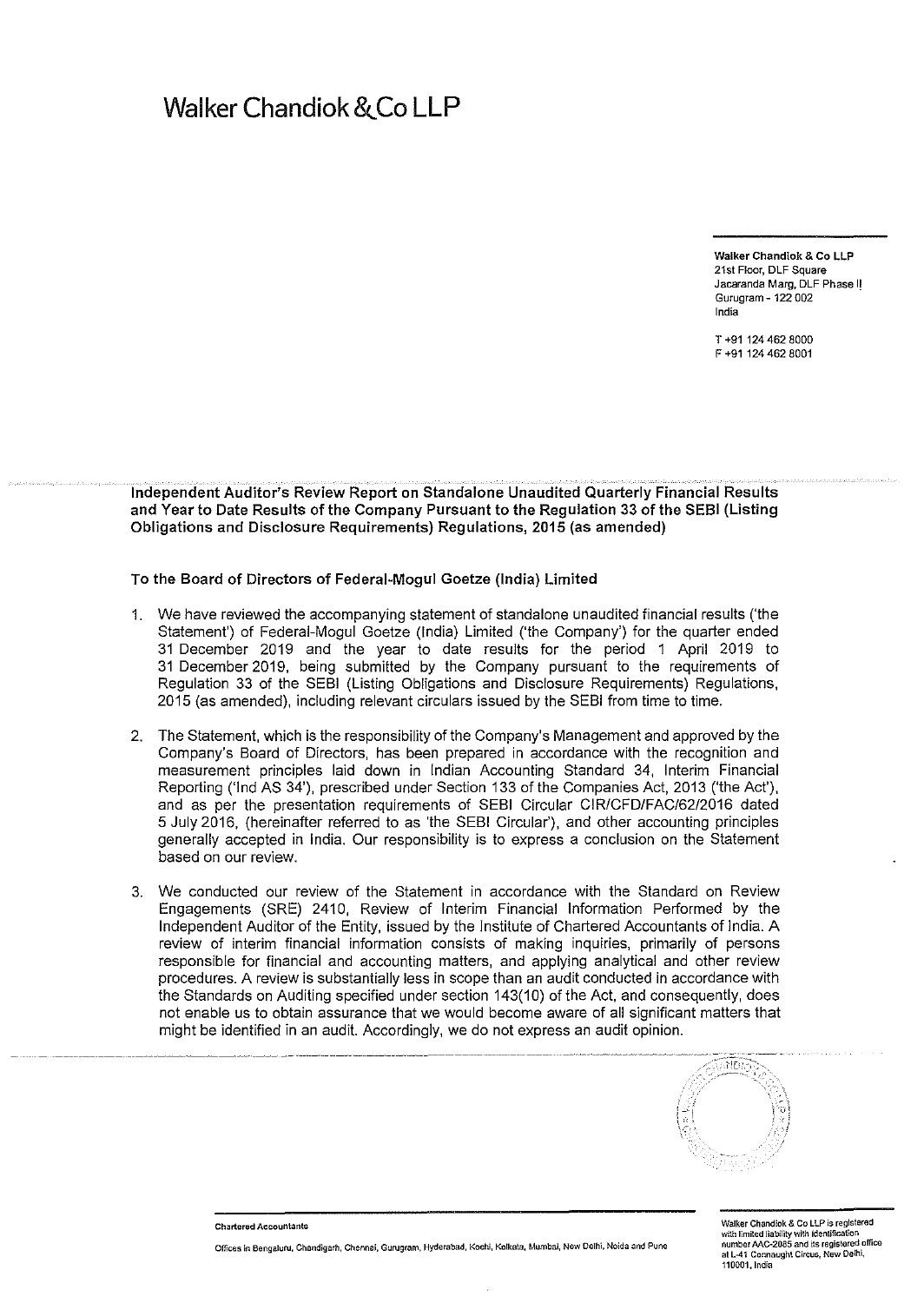## **Walker Chandiok &.Co LLP**

 $\frac{1}{2}$ 

4. Based on our review conducted as above, nothing has come to our attention that causes us to believe that the accompanying Statement, prepared in accordance with the recognition and measurement principles laid down in lnd AS 34, prescribed under Section 133 of the Act, and as per the presentation requirements of the SEBI Circular, and other accounting principles generally accepted in India, has not disclosed the information required to be disclosed in accordance with the requirements of Regulation 33 of the SEBI (Listing Obligations and Disclosure Requirements) Regulations, 2015 (as amended), including the manner in which it is to be disclosed, or that it contains any material misstatement.

**For Walker Chandiok** & Co **LLP**  Chartered Accountants Firm Registration No: 001076N/N500013  $\overline{\text{max}}$ 

**Anamitra Das**<br>Partner Membership No. 062191 Membership No. 062191 1  $q$ ,  $q$ ,  $q$ UDIN: 2. OOb 2.1 q I A 1'\1\A/3>"35 >:.:,~ .. /ic/ **Place: Gurugram Date:** 6 February 2020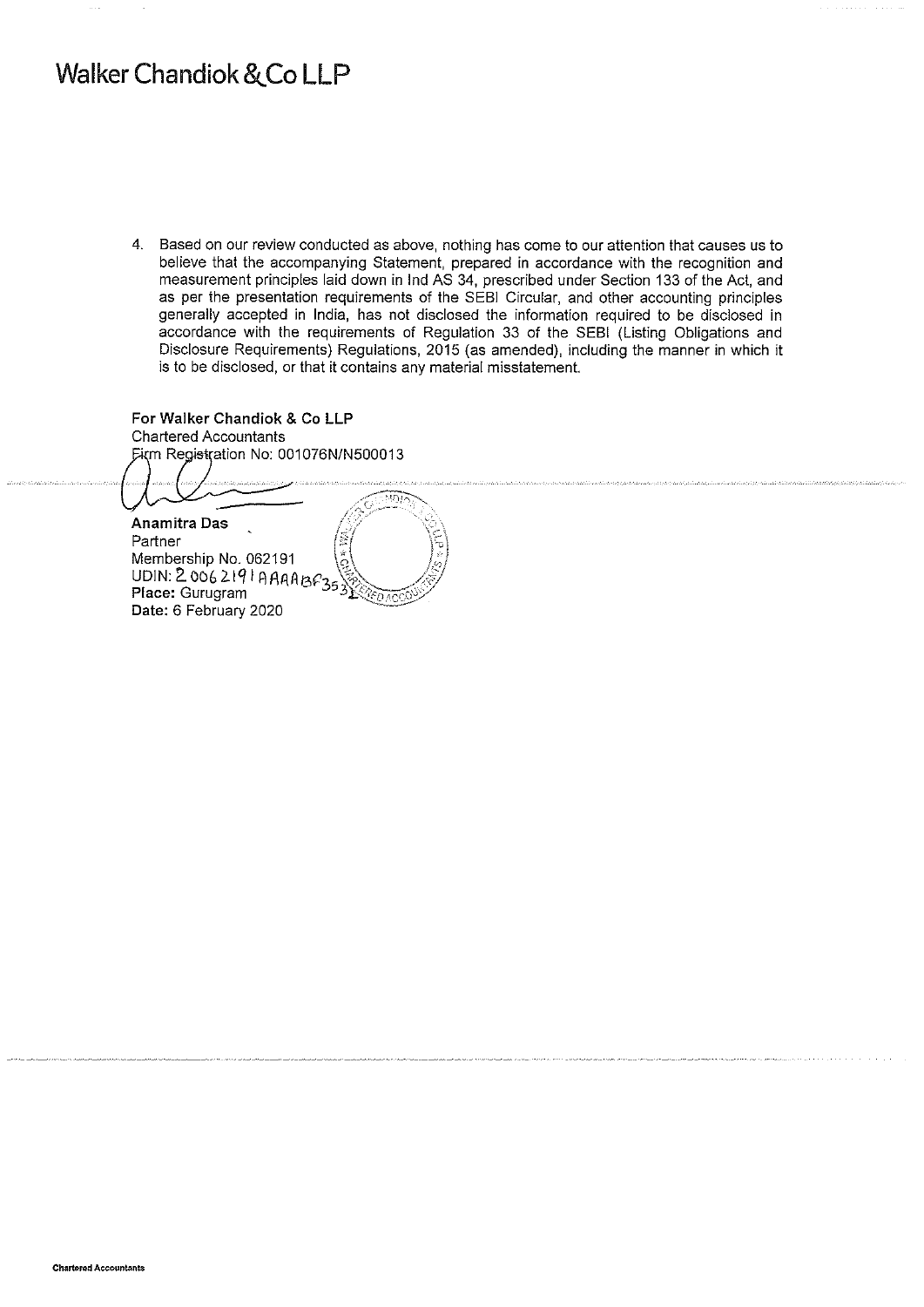## Walker Chandiok & Co LLP

Walker Chandlok & Co LLP 21st Floor, DLF Square Jacaranda Marg, DLF Phase II Gurugram ~ 122 002 India

T +91 124 462 8000 F +91 124 462 8001

Independent Auditor's Review Report on Consolidated Unaudited Quarterly Financial Results and Year to Date Results of the Company Pursuant to the Regulation 33 of the SEBI (Listing Obligations and Disclosure Requirements) Regulations, 2015 (as amended)

To the Board of Directors of Federal-Mogul Goetze (India) Limited

- 1. We have reviewed the accompanying statement of unaudited consolidated financial results ('the Statement') of Federal-Mogul Goetze (India) Limited ('the Holding Company') and its subsidiary (the Holding Company and its subsidiary together referred to as 'the Group'), (refer Annexure 1 for the list of subsidiary included in the Statement) for the quarter ended 31 December 2019 and the consolidated year to date results for the period 1 April 2019 to 31 December 2019, being submitted by the Holding Company pursuant to the requirements of Regulation 33 of the SEBI (Listing Obligations and Disclosure Requirements) Regulations, 2015 (as amended), including relevant circulars issued by the SEBI from time to time. Attention is drawn to the fact that the consolidated figures for the corresponding quarter ended 31 December 2018 and the corresponding period from 1 April 2018 to 31 December 2018, as reported in the Statement have been approved by the Holding Company's Board of Directors, but have not been subjected to audit or review.
- 2. This Statement, which is the responsibility of the Holding Company's management and approved by the Holding Company's Board of Directors, has been prepared in accordance with the recognition and measurement principles laid down in Indian Accounting Standard 34, Interim Financial Reporting ('lnd AS 34'), prescribed under section 133 of the Companies Act, 2013 ('the Act'), and as per the presentation requirements of SEBI Circular CIR/CFD/FAC/62/2016 dated 5 July 2016 (hereinafter referred to as 'the SEBI Circular'), and other accounting principles generally accepted in India. Our responsibility is to express a conclusion on the Statement based on our review.
- 3. We conducted our review of the Statement in accordance with the Standard on Review Engagements (SRE) 2410, Review of Interim Financial Information Performed by the Independent Auditor of the Entity, issued by the Institute of Chartered Accountants of India. A review of interim financial information consists of making inquiries, primarily of persons responsible for financial and accounting matters, and applying analytical and other review procedures. A review is substantially less in scope than an audit conducted in accordance with the Standards on Auditing specified under section 143(10) of the Act, and consequently, does not-enable us-to-obtain-assurance that we would become-aware of all significant matters; that might be identified in an audit. Accordingly, we do not express an audit opinion.



Chartered Accountants

Offices in Bengatum, Chandigarh, Chennai, Gurugmm, Hyderabad, Kechi, Kolkata, Mumbai, New Delhi, Noida and Pune

Walker Chandlok & Co LLP is registered with limited liability with identification number AAC-2085 and its registered office at L-41 Cormaught Circus, New Delhi, 110001.1ndia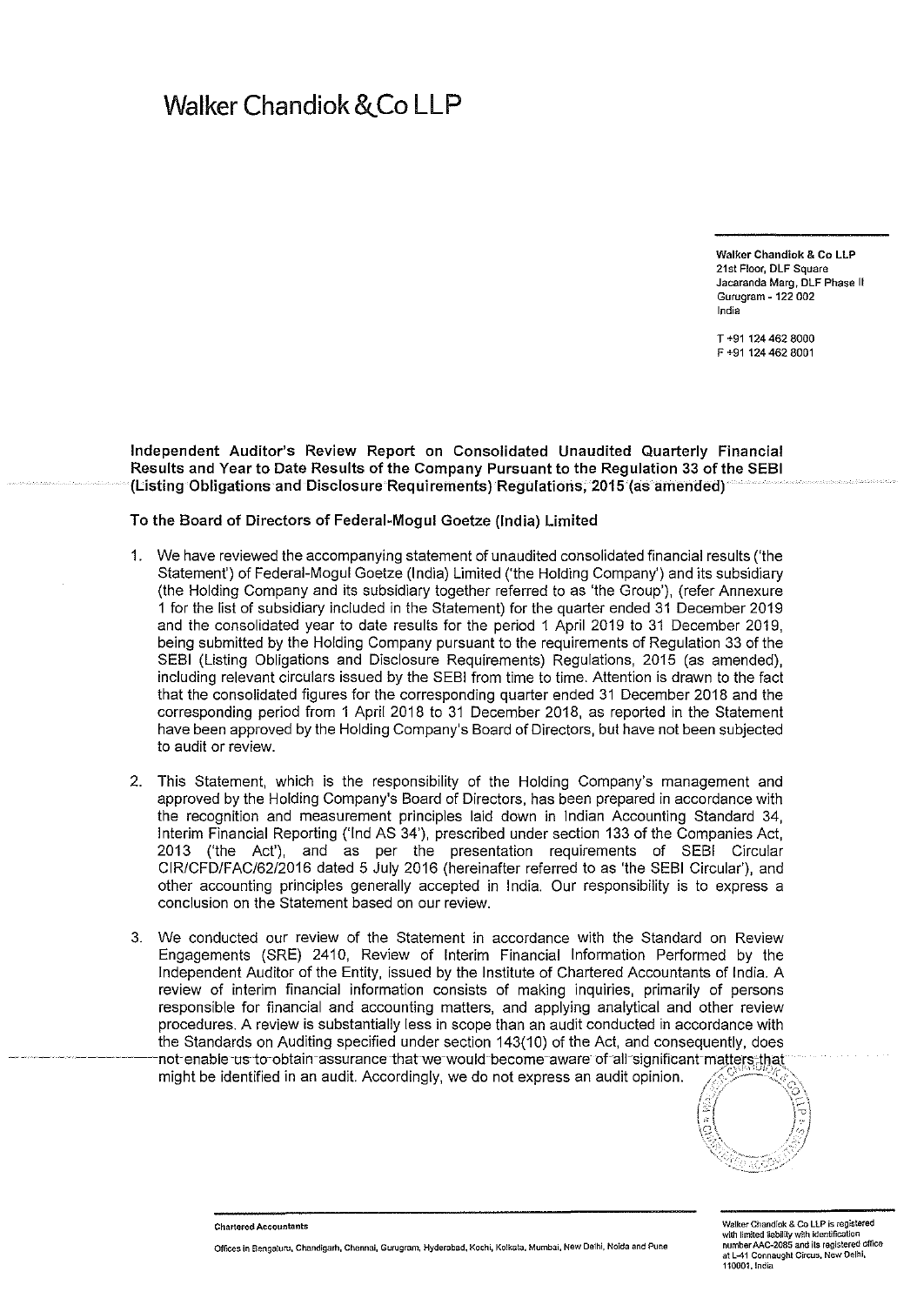## Walker Chandiok & Co LLP

We also performed procedures in accordance with the SEBI Circular CIR/CFD/CMD1/44/2019 dated 29 March 2019 issued by the SEBI under Regulation 33 (8) of the SEBI (Listing Obligations and Disclosure Requirements) Regulations, 2015 (as amended), to the extent applicable.

4. Based on our review conducted and procedures performed as stated in paragraph 3 above, nothing has come to our attention that causes us to believe that the accompanying Statement, prepared in accordance with recognition and measurement principles laid down in lnd AS 34, prescribed under Section 133 of the Act, and as per the presentation requirements of the SEBI Circular and other accounting principles generally accepted in India, has not disclosed the information required to be disclosed in accordance with the requirements of Regulation 33 of the SEBI (Listing Obligations and Disclosure Requirements) Regulations, 2015 (as amended), including the manner in which it is to be disclosed, or that it contains any material misstatement.

For Walker Chandiok & Co LLP Chartered Accountants Firm Registration No: 001076N/N500013

**ANDIO** <mark>: Anamitra Das</mark><br>Partner Membership No. 062191 Membership No. 062191 \~ ..• \. . .~' UDIN: z.co 6 21q1 AMI\ llb.3to~~} / ."' **Place: Gurugram** Date: 6 February 2020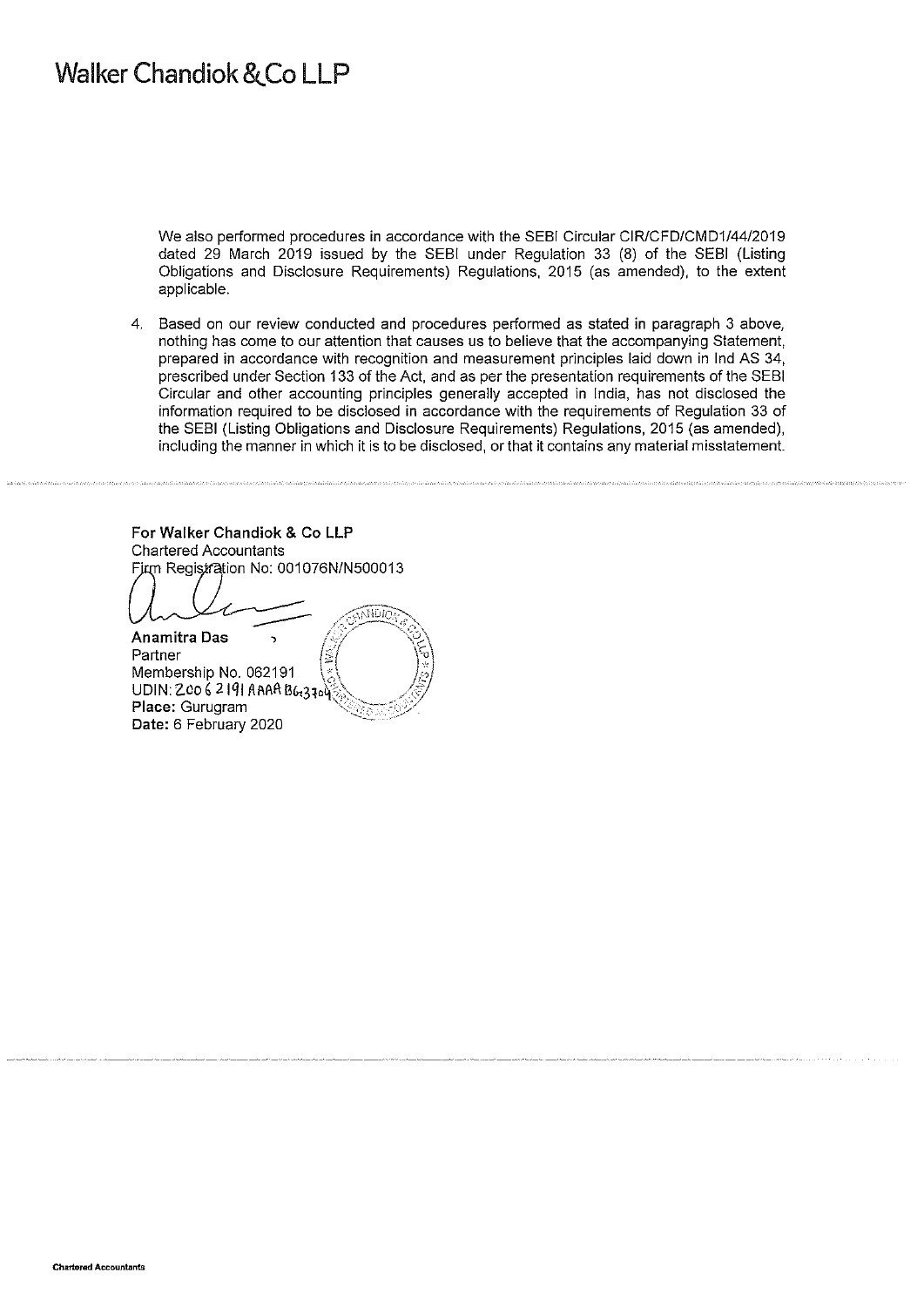# **Walker Chandiok** &.Co LLP

Annexure 1

List of entities included in the Statement

a. Federal Mogul TPR (India) Limited